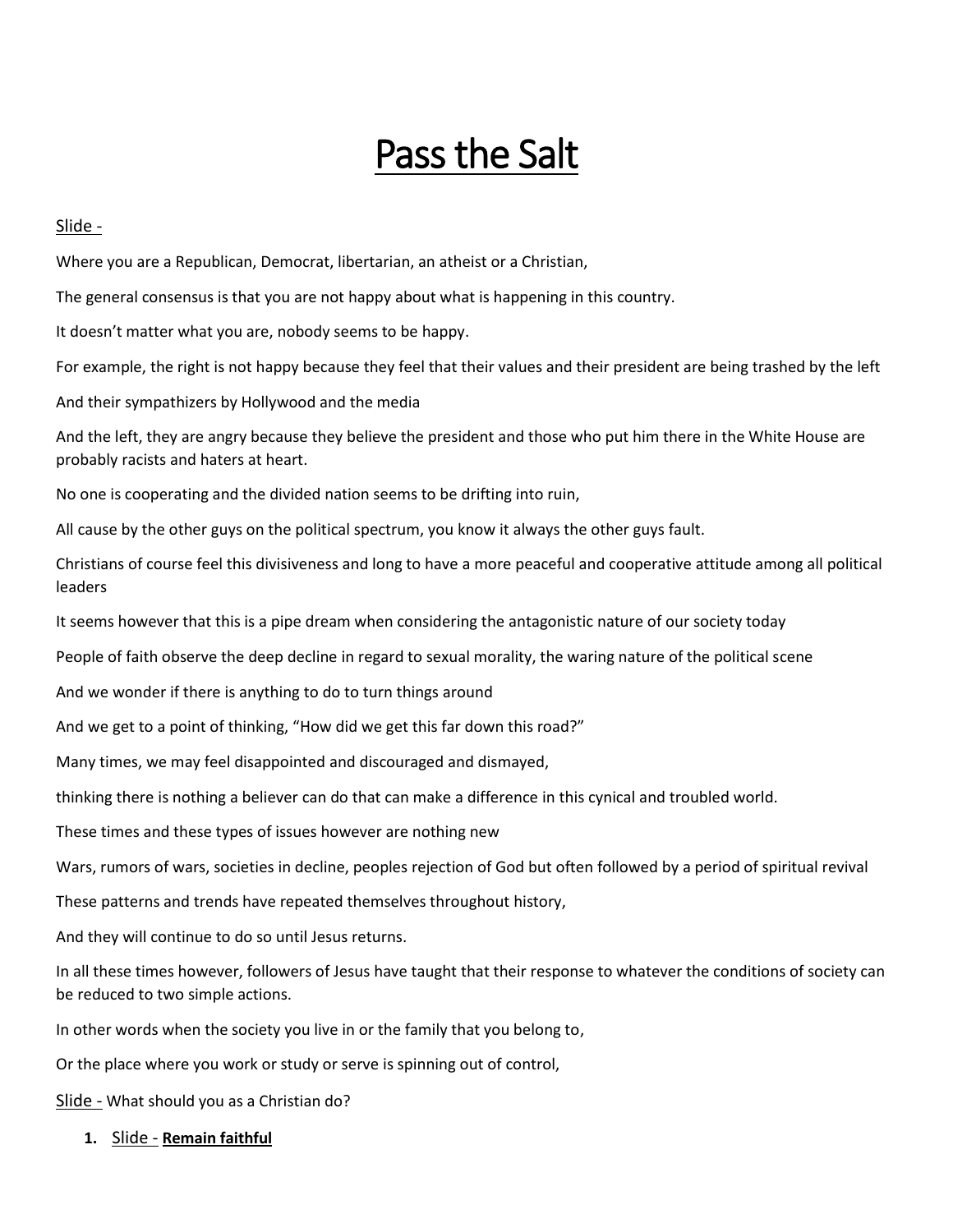Whether the politicians are crazy, corrupt or dangerous, you remain faithful to Jesus Christ.

Whether the society you live in is at crisis or at war or at peace or full prosperity, you remain faithful to the Lord.

No matter what happens with the climate, with the economy, with your family, your health, your plans, your investments

you remain faithful to Jesus Christ.

The condition of the world, the society that you live in and the immediate family you belong to,

This is only the stage or backdrop against which the story of your life of faith is being played out.

These things are the context that help determine the quality of your faith.

Because Brothers and Sisters it always about faith.

And for this reason, we should realize our goal when considering the condition of the world at the time we happen to be living in it should be to remain faithful.

To remain faithful in a world at war

To remain faithful in a prosperous and peaceful world

To remain faithful in a rapidly changing world

To remain faithful in a politically divided world

Whatever the world I find myself in as a Christian we first find a way to remain faithful in that world.

The world may change but we don't change.

We must strive to remain faithful.

The second thing a Christian does in a world spinning downward in disbelief and the destruction that accompanies aggression and purposeful sinfulness.

#### **2.** Slide - **Pass the Salt**

Remaining faithful is what I do for myself in response to the condition of the world around me, whatever that might be.

Passing the salt is what I do the counter the debilitating effect that disbelief has on the world around me

How Christians can influence the spiritual tone of their surroundings and their need to do so.

Slide - Matthew 5:13 "You are the salt of the earth; but if the salt loses its flavor, how shall it be seasoned? It is then good for nothing but to be thrown out and trampled underfoot by men."

Jesus summarizes the effect that the unique Christian character and lifestyle has on the world by comparing them to salt.

Salt makes a difference, whether you use it in cooking or in any one of its industrial uses –

Jesus says that in like manner, Christians should make a difference.

The Lord emphasizes this point when He says that if salt were to lose its saltiness,

it would then be useless and not good for anything –

and in the same way if Christians do not maintain their standards or their work,

they too are not useful to God or to society.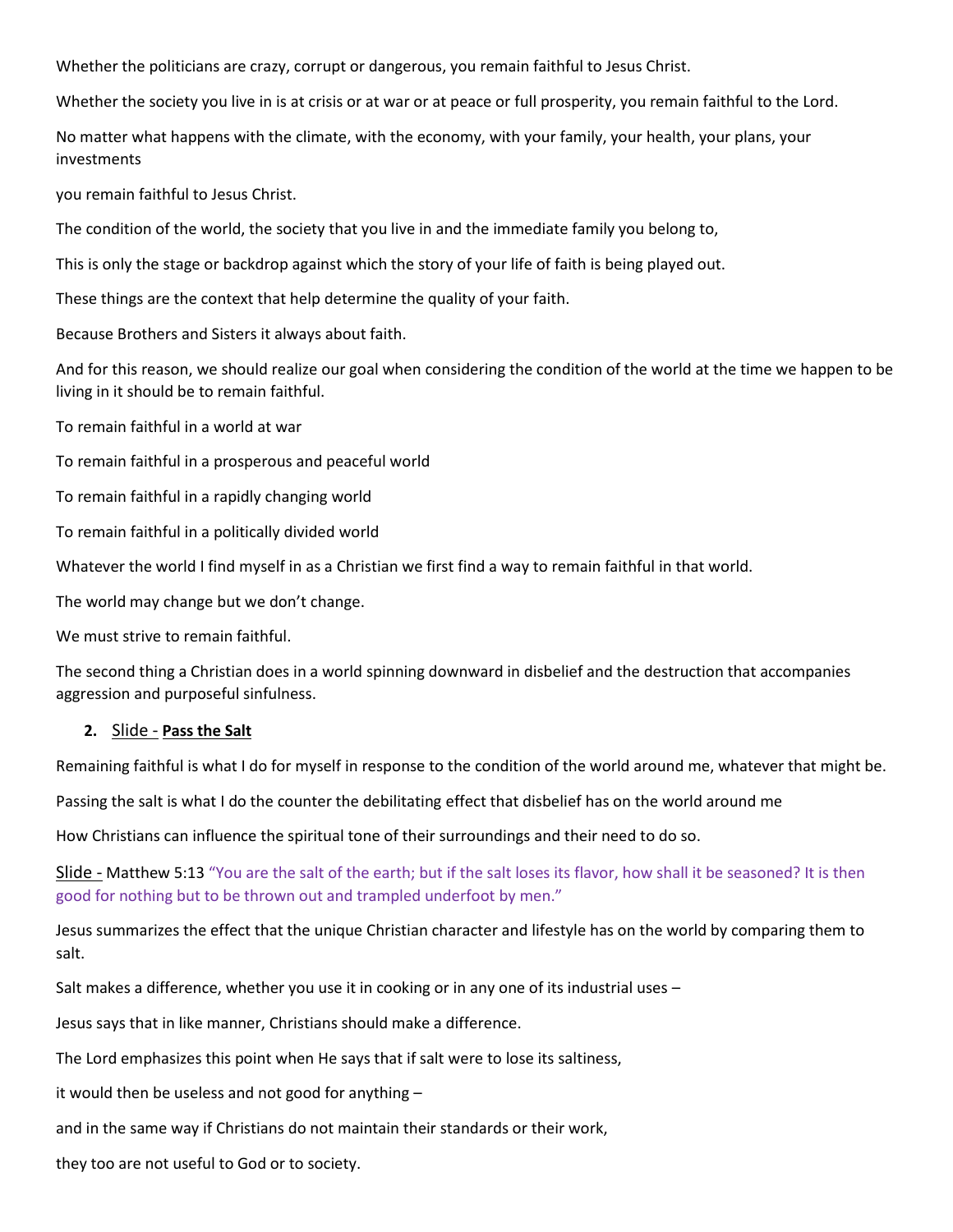Jesus wanted His disciples to flavor the world with the taste and presence of Christianity –

this, He said could be done by a pure life and good works that the world could see and give God the glory for.

In this context Christians today are called upon to be salt and make a difference in society.

John Alexander, in an article in World Magazine suggests several ways this can be effectively done.

### **1.** Slide - **Salt Through Evangelism**

The first and most obvious way is to season the world with the name and the message of Jesus Christ.

Our first priority as Christians is to live and talk in such a way that people are brought face to face with Christ and the gospel.

Jesus gave the great commission to the Apostles in

Slide - Matthew 28:18-20 "And Jesus came and spoke to them, saying, "All authority has been given to Me in heaven and on earth. Go therefore and make disciples of all the nations, baptizing them in the name of the Father and of the Son and of the Holy Spirit, teaching them to observe all things that I have commanded you; and lo, I am with you always, even to the end of the age."

but guess what, the work did not end with them.

Each generation must find a way to spread the gospel to those who do not know it.

Yes there are people, even in this nation and this generation who do not know the Gospel.

We will not be judged on how well the Apostles and the first century church did this,

or how well the church of Christ evangelized in the 50s.

The Floral City Church of Christ is responsible for your world, in your lifetime, with your resources and abilities.

Evangelism is not simply the job of missionaries or the ministers,

it is the responsibility of each individual in the congregation.

The only difference is the manner in which we carry out our efforts to preach to the lost.

Jesus commands that we bring the gospel to all creation,

He leaves to our various skills and abilities how we do that.

For example, in this congregation

Some have skills and abilities at Bible correspondence courses

Some have skills and abilities to go on or support missions

Others have skills and abilities to preach, write or teach

Still others have skills and abilities to study one on one or invite people to church

Each way to salt the world with the gospel of Christ is good way.

The point to remember is that each person finds a way that suits him/her and begin passing the salting.

## **2.** Slide - **Salt Through Lifestyle**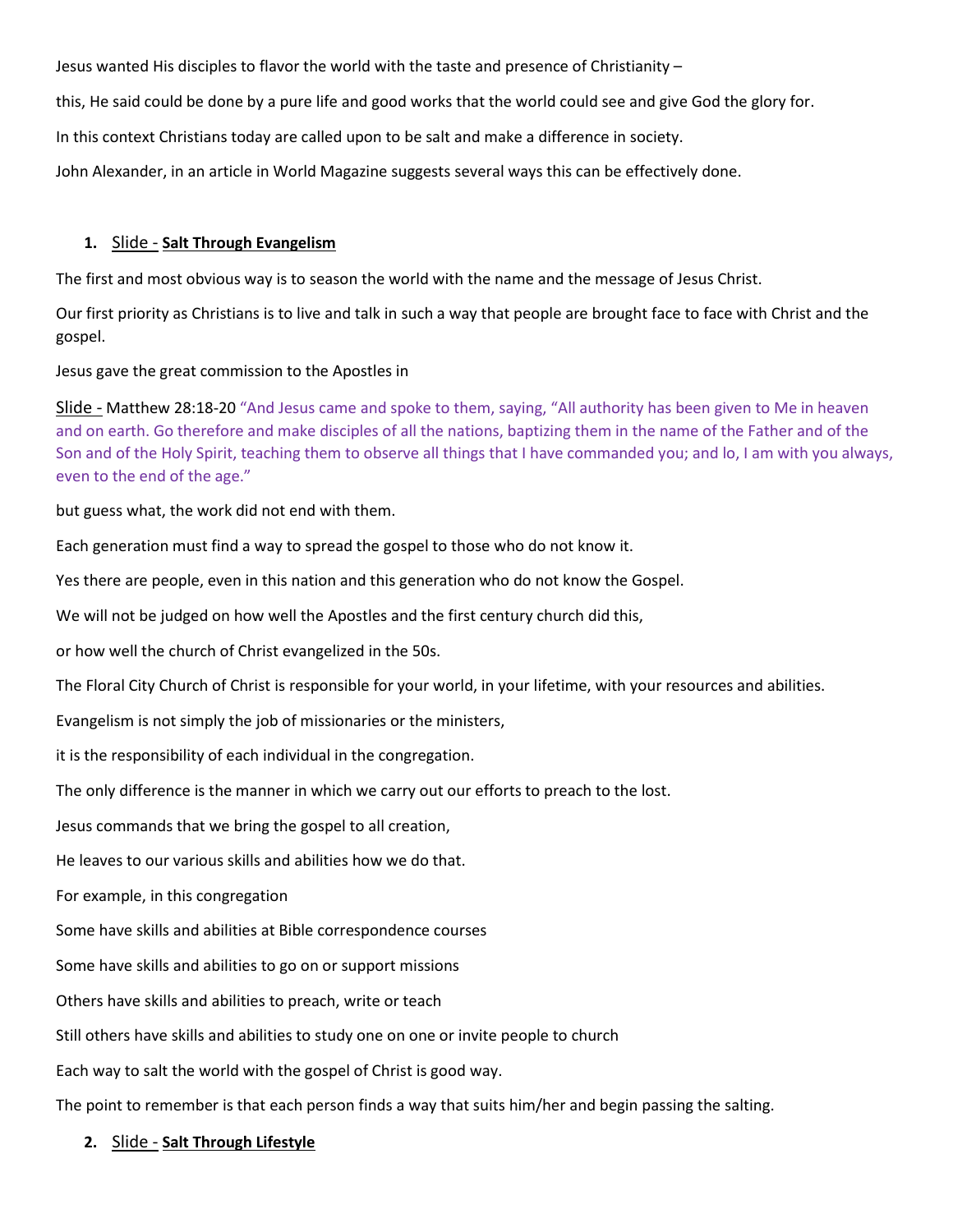People may not want to hear you preach Christ to them or accompany you to church, but they can always see Christ in you by the way you act and talk. We can say we are salt but people usually reserve judgment about us until they've tasted our saltiness. They may not like salt or use salt, but they know what it tastes like. Christians who have lost their flavor of Christ because: they are unfaithful in church attendance, they talk a pretty good game until asked about going to church People who claim to know Christ, but they don't know God's word they act and speak like non-believers and sinners; and end up giving other people a bad taste in their mouths concerning Christianity They don't like the salt. People will be drawn to Christ and His gospel because they want the benefits of Christianity that they actually see in Christians life. Benefits such as: Love, joy, peace, patience, self-control, faithfulness, wisdom, kindness, Godliness. That's the definition of saltiness. Christians are like those people who offer free samples at Costco – we offer a taste of Christ and the quality of the flavor is based on the quality of our lives lived in obedience to Jesus. If people like what they sample from us, they will love what they receive in knowing that God is who gives us our flavor. I have said this before, when I was growing up, I started on a path to be atheistic. Yes I went to the Methodist church but all they preached was current events and I got that in History class. The main reason I went to church was to sing in the choir and meet girls. And as the years went on the more self-center and materialist I became. After all I graduated from the school of hard knocks, I was self-made. And as that person, my drive was to acquire more and more wealth. I excelled at jobs I had to maintain my drive. After all I was striving for the American dream. But the self-center, materialist existence became less and less gratifying. The saying "the one with the most toys wins" was not true. The whole I was trying to fill in my heart was still empty. Brother Don Hastings though showed me the Christian saltiness. We did things besides studying Gods word, I became like a younger brother to him. And we did all the things that he and his father did together. **3.** Slide - **Salt Through Good Works**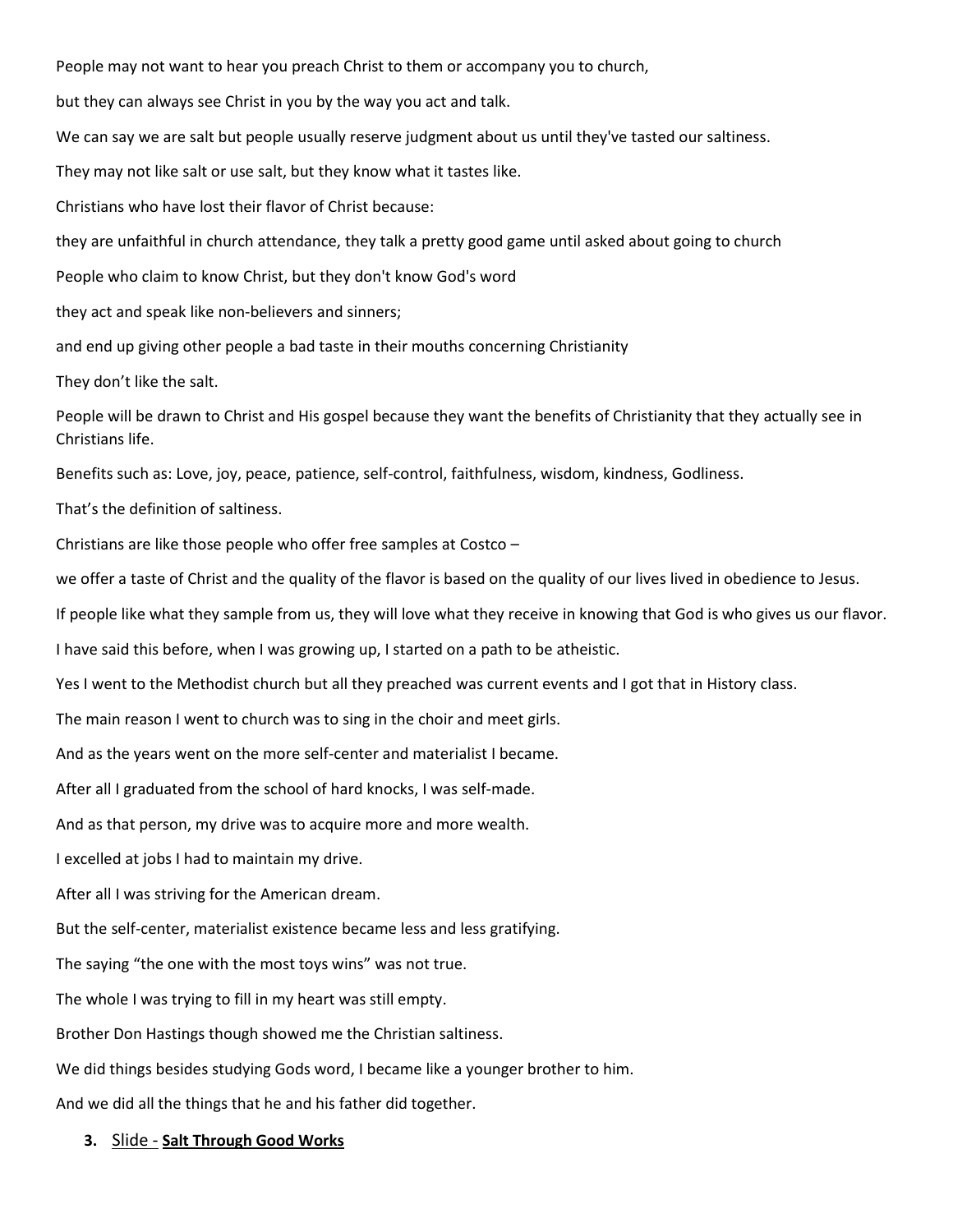Of course, the most dynamic and pro-active way to flavor this world with the spirit of Christ is to do good works directly related to His name.

The early church gained a tremendous reputation when it began to save and care for babies who had been abandoned.

This was the ancient method of family planning as practiced by the pagan nations.

If the baby was deformed, ill or one girl too many, it would be left in a field to die.

The early church saw an opportunity to impact its society by taking in these unwanted children.

This type of charity was unheard of at the time and truly impressed the pagans who noticed Christianity for the first time because of this.

The church has a long history of good works in caring for the outcasts, the hopeless causes, the ones who could not pay back, the dirty jobs, the missions far off the beaten track.

I personally have always been impressed by and drawn to this type of salting in our society.

As a middle-aged man, in my 50's my step father made a big impression on me.

He was a very generous man.

To the unfortunate, to the church and to his family.

I asked him one time while visiting why he was so generous.

And he told about a man who inspired him greatly and after my own investigation, inspired me.

First off, my step father was raised a Catholic

As an adult, I do not agree with his theology, but I cannot dispute the dramatic effect of this man's witness.

The name of the man he talked about was Émile Léger.

He was the Cardinal of Quebec's Catholic Church.

As a Cardinal he had charge over 6 million French Canadian Catholics,

he sat on a committee of Cardinals from which the Pope was chosen.

He lived like a prince and had a limousine and dined with CEO's and powerful politicians.

Then one day he announced that he was giving up his duties in order to go to Africa and live among a leper colony in order to minister to them in the name of Christ.

The Pope did not want his to do this.

I order for Émile Léger to go to Africa he had to leave the Catholic church

He stayed in Africa for 20 years.

He never impressed me much when he lived in the ivory tower of the Catholic Church's hierarchy,

but when he left to live in a hut with the lepers - I was very impressed, very inspired.

We were inspired not by his position, but rather by his sacrifice in doing a good work.

God helped and inspired me to see the joy of the fruit of the spirit.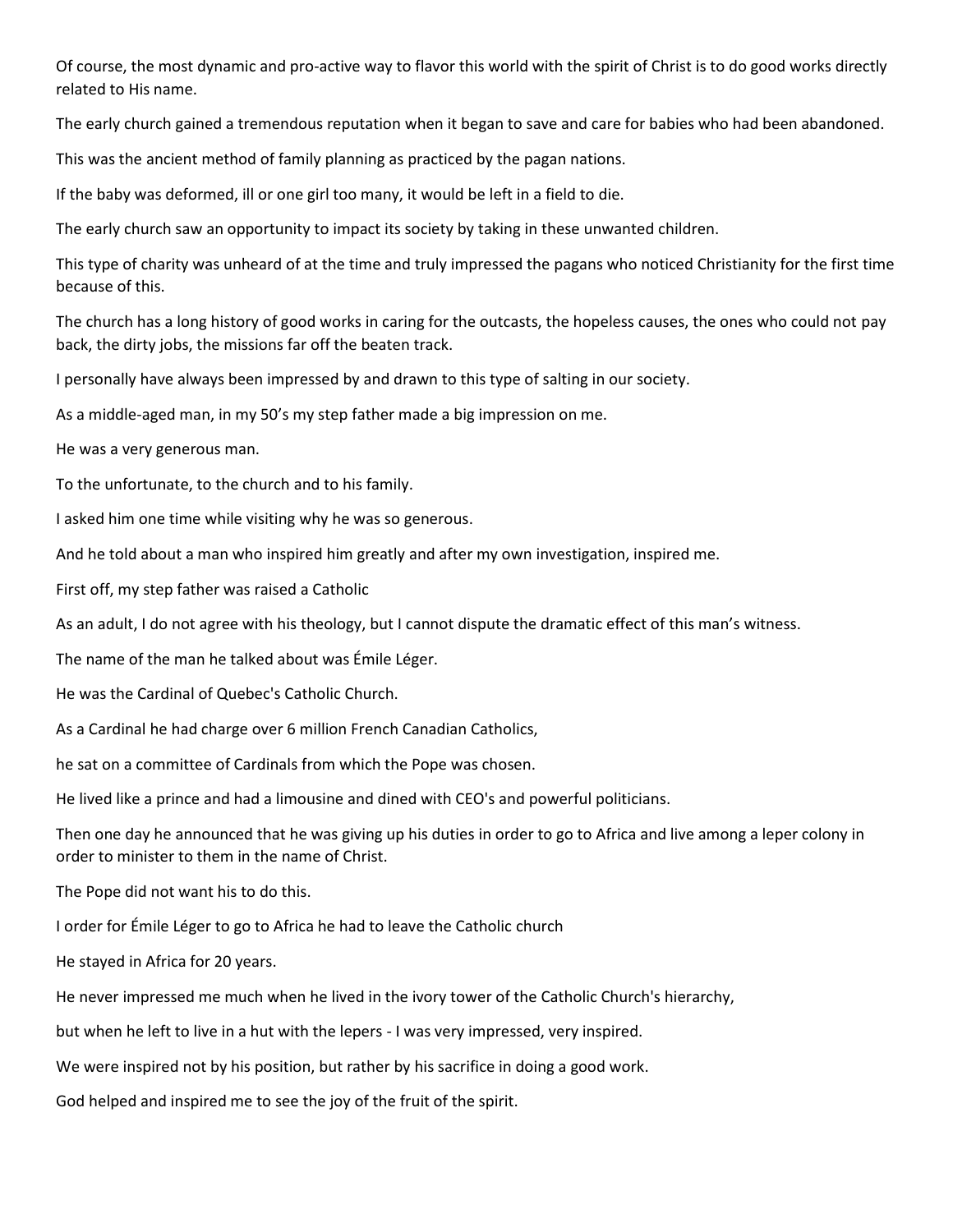### **4.** Slide - **Salt Through Influence**

For Christians living in a democracy there is another way to permeate our society with Christ's presence.

We have ballots, and freedom in elections which means we can make a difference by influencing government's power.

Government has done a mixed job of leading in this country.

We have a good system of defense, transportation, many valuable services that the government provides.

On the other hand, government has also removed the influence of God in school, law and government.

It has also made it easier to kill unborn children and contributed to the moral decline of our nation.

The Bible says that we should respect government;

Slide - Romans 13:1 "Let every soul be subject to the governing authorities. For there is no authority except from God, and the authorities that exist are appointed by God."

and pray for government;

Slide - I Timothy 2:1 "Therefore I exhort first of all that supplications, prayers, intercessions, and giving of thanks be made for all men, for kings and all who are in authority, that we may lead a quiet and peaceable life in all godliness and reverence."

Maybe we in the church have forgotten the idea that God hears the prayers of the righteous

Slide - James 5:16 "The effective, fervent prayer of a righteous man avails much."

and they can have a great effect not only for the sick, but for the sick government.

The Bible gives no instruction as far as being involved in politics is concerned but there are many examples of Godly people using their influence for the purpose of good:

Esther appealed to the king for her people

Cornelius built synagogues

Crispus lent his building for the teaching of the Gospel

In a democracy we have the opportunity to speak out for what we believe is right and so this gives Christians 2 opportunities to salt:

- 1. Slide Christian men and women can run for office in order to influence the system from within.
- 2. Slide Christians can affect the system from the outside by supporting candidates who promote Christian principles.

No government stands without God's permission,

but God often uses the influence of many people to lift up or tear down what pleases or displeases Him –

and that includes governments - can't influence if you don't vote.

We can salt with evangelism, lifestyle or good works every day but the opportunity to salt through influence only comes along every few years –

let's make sure we salt the ballot box too.